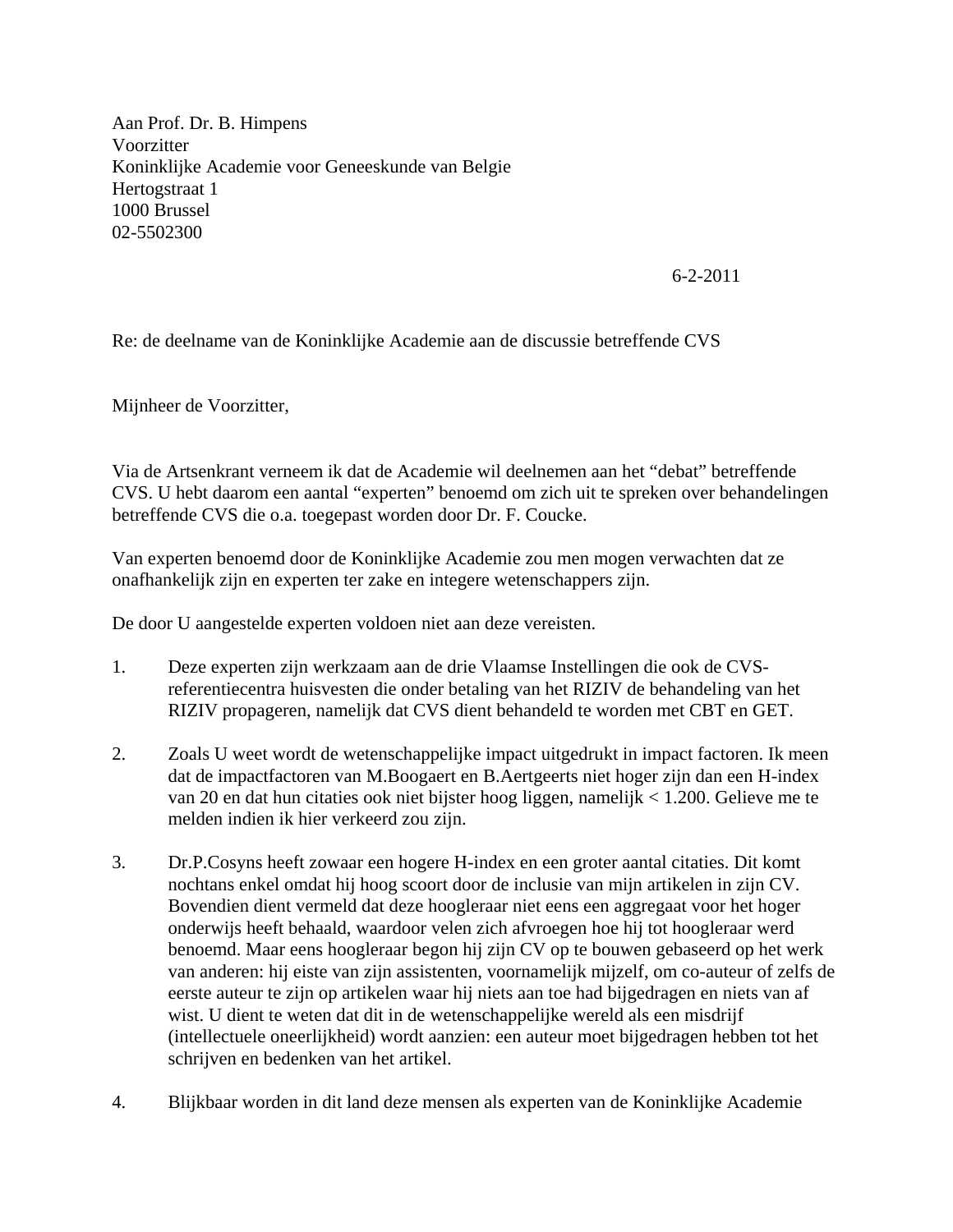benoemd en mogen zij uitspraken doen over andermans werk. Dat deze "experten" spreken in de naam van de Academie en tevens lid zijn van de Orde der Geneesheren en de CVS-referentiecentra speelt blijkbaar geen enkele rol. Collusies worden door U toegelaten.

5. Afgaand op de gepubliceerde artikelen is geen van deze drie "experten" een expert op het gebied van CVS. Het minste wat met van een Academie zou mogen verwachten is dat U deskundigen benoemt die een goed wetenschappelijk CV ter zake hebben.

Gelieve nota te nemen van bijgevoegd artikel, waarvan Dr. Coucke medeauteur is en dat aantoont dat immunoglobulines in specifieke gevallen een obligate therapie voor ME/CVS moeten zijn. Goed te weten is dat deze casus door de Universiteit van Leuven werd aanzien als een "hysterica" en dat ze werd doorgestuurd voor psychotherapie terwijl deze patiënte eigenlijk leed aan een ernstige vorm van ME/CVS en werd genezen dankzij o.a. immunoglobulines.

Hierbij eis ik dan ook dat U de door de Academie gemaakte uitspraken terugtrekt, aangezien onjuist en uitgebracht door mensen die niet deskundig zijn ter zake.

Met bijzondere hoogachting,

Michael Maes, M.D., Ph.D. dr.michaelmaes@hotmail.com nieuw boek: Nooit meer moe, CVS ontmaskerd (23-2-2011).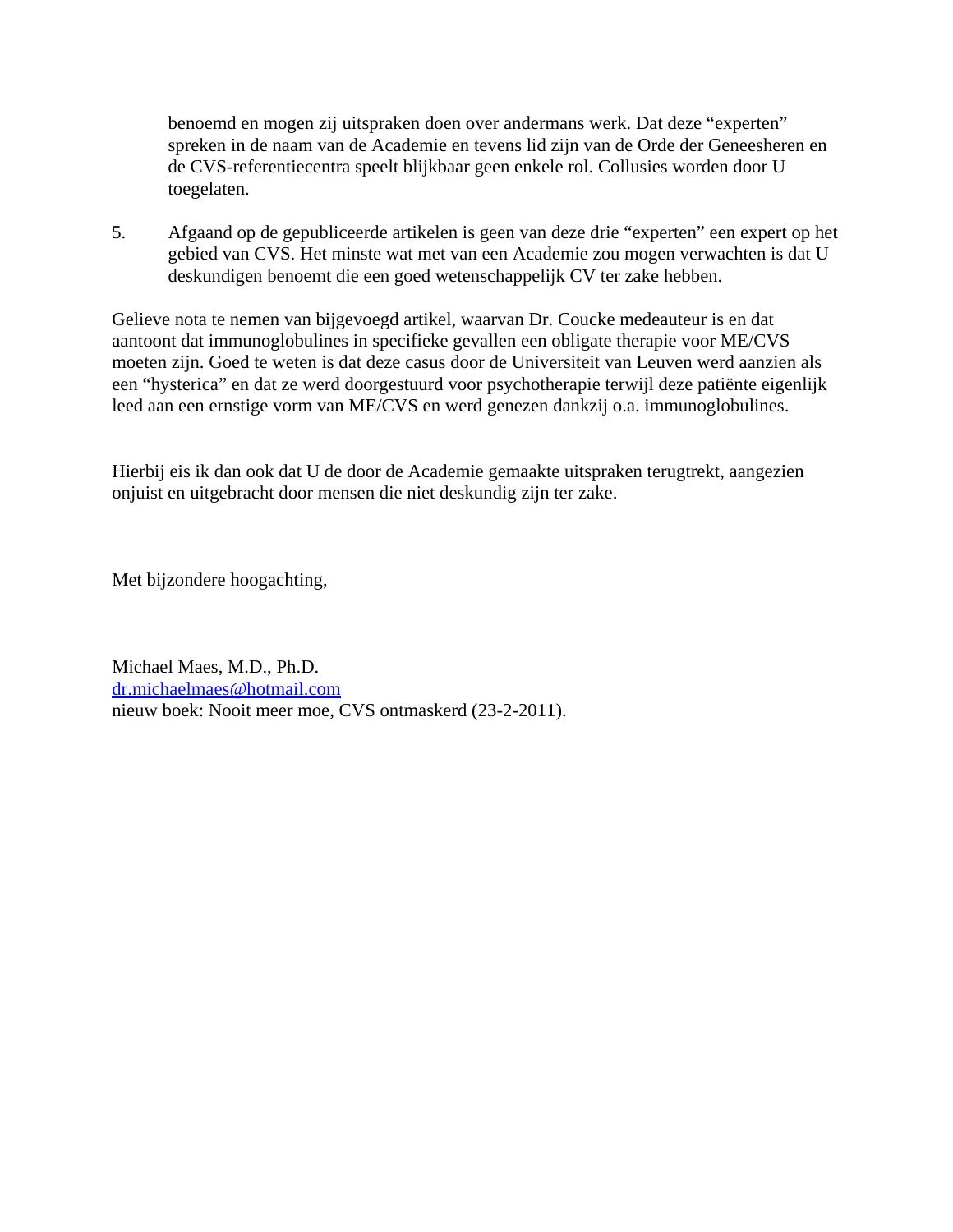## Normalization of the increased translocation of endotoxin from gram negative enterobacteria (leaky gut) is accompanied by a remission of chronic fatigue syndrome

## **Michael Maes 1, Francis Coucke 2, Jean-Claude Ategis 3**

|                                      | Michael MAES <sup>1</sup> , Francis COUCKE <sup>2</sup> , Jean-Claude ATEGIS <sup>3</sup>                                                                                                                                                                                                                                                                                                                                                                                                                                                                                                                                                                                                                                                                                                                                                                                                                                                                                                                                                                                                     |  |  |  |  |  |  |  |
|--------------------------------------|-----------------------------------------------------------------------------------------------------------------------------------------------------------------------------------------------------------------------------------------------------------------------------------------------------------------------------------------------------------------------------------------------------------------------------------------------------------------------------------------------------------------------------------------------------------------------------------------------------------------------------------------------------------------------------------------------------------------------------------------------------------------------------------------------------------------------------------------------------------------------------------------------------------------------------------------------------------------------------------------------------------------------------------------------------------------------------------------------|--|--|--|--|--|--|--|
| 3. Laboratory Ategis, Waver, Belgium | 1. MCare4U Outpatient Clinics, Belgium<br>2. Department of Internal Medicine Jan Portaels Hospital, Vilvoorde, Belgium                                                                                                                                                                                                                                                                                                                                                                                                                                                                                                                                                                                                                                                                                                                                                                                                                                                                                                                                                                        |  |  |  |  |  |  |  |
| Correspondence to:                   | Michael Maes, MD., PhD.<br>Director: M-Care4U Outpatient Clinics, Olmenlaan 9, 2610 Antwerp, Belgium<br>PHONE: +32-3-4809282<br>FAX: +32-3-2889185<br>EMAIL: crc.mh@telenet.be; www.michaelmaes.com                                                                                                                                                                                                                                                                                                                                                                                                                                                                                                                                                                                                                                                                                                                                                                                                                                                                                           |  |  |  |  |  |  |  |
| Submitted: November 5, 2007          | Accepted: November 21, 2007                                                                                                                                                                                                                                                                                                                                                                                                                                                                                                                                                                                                                                                                                                                                                                                                                                                                                                                                                                                                                                                                   |  |  |  |  |  |  |  |
| Key words:                           | chronic fatigue syndrome; intestinal mucosal dysfunction; leaky gut;<br>leaky gut diet; oxidative stress; immunoglobins intravenously; antioxidants                                                                                                                                                                                                                                                                                                                                                                                                                                                                                                                                                                                                                                                                                                                                                                                                                                                                                                                                           |  |  |  |  |  |  |  |
|                                      | Neuroendocrinol Lett 2007;28(6):101-000 PMID: XXXXXXXX NEL280607AXX © 2007 Neuroendocrinology Letters • www.nel.edu                                                                                                                                                                                                                                                                                                                                                                                                                                                                                                                                                                                                                                                                                                                                                                                                                                                                                                                                                                           |  |  |  |  |  |  |  |
| Abstract                             | There is now evidence that chronic fatigue syndrome (CFS) is accompanied by an<br>increased translocation of endotoxins from gram-negative enterobacteria through<br>the gut wall, as demonstrated by increased prevalences and median values for<br>serum IgM and IgA against the endotoxins of gram-negative enterobacteria. This<br>condition can also be described as increased gut permeability or leaky gut and<br>indicates intestinal mucosal dysfunction (IMD). Here we report a case of a 13 year<br>old girl with CFS who showed very high values for serum IgM against the LPS<br>of some enterobacteria and signs of oxidative and nitrosative stress, activation of<br>the inflammatory response system, and IgG3 subclass deficiency. Upon treatment<br>with specific antioxidants and a "leaky gut diet", which both aim to treat increased<br>gut permeability, and immunoglobins intravenously, the increased translocation of<br>the LPS of gram negative enterobacteria normalized and this normalization was<br>accompanied by a complete remission of the CFS symptoms. |  |  |  |  |  |  |  |
|                                      | is also described as leaky gut and indicates intestinal<br>Recently, we have shown that gram-negative<br>enterobacteria may play a role in the etiology of<br>mucosal dysfunction [1]. Accordingly, we suggested<br>that CFS patients should be treated for leaky gut by<br>chronic fatigue syndrome (CFS) [1]. We detected an<br>specific antioxidants such as glutamine, N-acetyl<br>increased IgM and IgA response to the lipopolysac-                                                                                                                                                                                                                                                                                                                                                                                                                                                                                                                                                                                                                                                     |  |  |  |  |  |  |  |

Recently, we have shown that gram-negative enterobacteria may play a role in the etiology of chronic fatigue syndrome (CFS) [1]. We detected an increased IgM and IgA response to the lipopolysaccharide (LPS) of different enterobacteria in CFS. These results were interpreted to indicate an increased gut-intestinal permeability in CFS which in turn allows an increased translocation of LPS from gram-negative enterobacteria through the gut wall. The latter, in turn, causes an immune response directed against the translocated LPS. This condition is also described as leaky gut and indicates intestinal mucosal dysfunction [1]. Accordingly, we suggested that CFS patients should be treated for leaky gut by specific antioxidants such as glutamine, N-acetyl cysteine and zinc [1].

Here we report a case of a 13 years old girl. November 10, 2006, she entered our consultation room sitting in a wheel chair because she was unable to walk or stand due to muscle pain and weakness. The symptoms had begun in January 2005 after a common pharyngitis. The symptoms did not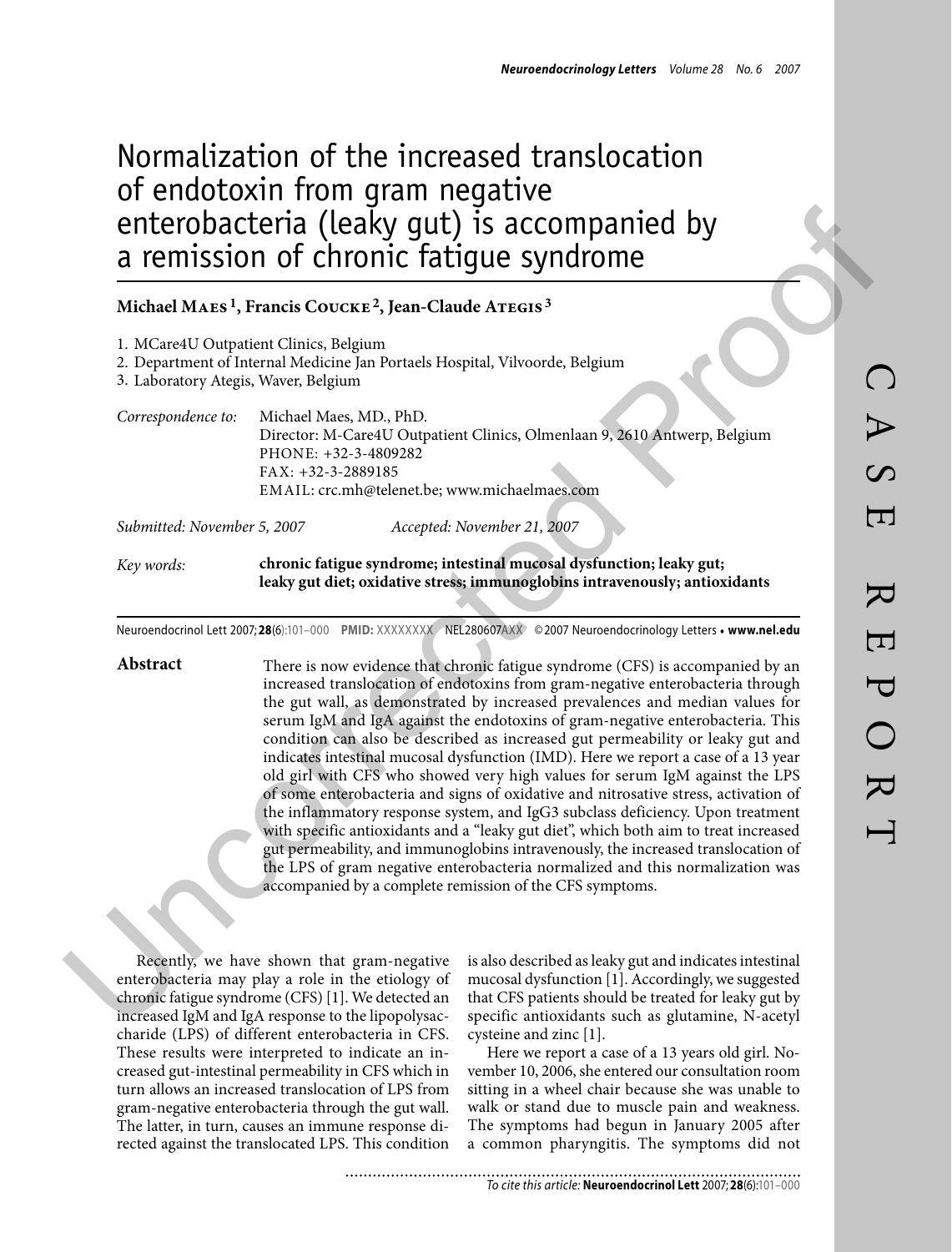reside and she developed progressive muscle weakness, muscle hypotonia, abdominal bloating, headache, and concentration and sleep disorders. There was a weight loss of 10 kg in a few months (from 57 kg to 47 kg). Since a Belgian University Department of internal medicine detected a mycoplasma infection, she was treated with Biclar. But, at the same time the internal specialists suspected a strong "psychogenic component" and sent her to the Department of Psychiatry. Fortunately, the parents did not follow this advice and went to another University Department specialized in CFS. There, they found a number of inflammatory markers, such as: increased serum IgM and increased leukocyte elastase activity, increased PKR activity, and RNAse activity and lowered natural killer cell activity, which was as low as 8.4%. These are well-known biomarkers for CFS [2]. In addition, very low serum IgG3 levels (14 mg/dL) and a lactose intolerance could be detected, as well as increased serum IgM levels to the LPS of gram negative bacteria (Table 1, 04-06-2005). Consequently, the correct diagnosis of CFS due to gut dysbiosis was made. She then was treated with Ciproxine 500 mg tid, for 10 days a month, to be repeated during several months. However, due to further symptoms of muscle weakness, "paralysis" and a further weight loss of 4 kg she was admitted into another hospital for nutritional treatment by the second co-author of this study. The latter, found also a stomach paresis, another biomarker for CFS. When the nutritional parameters were more or less normalized she was send to the Department of Neurology for further examination. The latter showed: normal EMG and MRI of the brain, and an aspecific type II muscle fiber atrophia (muscle biopsy of the M. quadriceps femoris). Therefore, the neurologists posited that a mild axonal type of Guilain-Barré syndrome might be present. Their main diagnosis, however, was "conversion hysteria". The latter was based on the symptom "la belle indifference", established by the senior neurologist. In their referral letter they stated that "the previous CFS specialist of course made the diagnosis of CFS", but in no way, they could even consider CFS as a possible diagnosis. Bielar Bielar die konte tune the lineral specialist damage aused by OBNS to fair schef, DNA and good in the special species of the special species of the context of the context of the context of the properties of the prob

We could register the following symptoms: fatigue, muscle weakness, impossibility to walk or to stand, muscle contractions, sore throat, tender lymph nodes, abdominal complaints (bloating), malaise, nausea, vertigo, concentration difficulties and failing recent memory, sleep disorders and unrefreshing sleep, headache, and repeated subjective experiences of infection. Thus, the patient fulfilled the diagnosis of CFS according to the Centers for Disease Control and Prevention (CDC) criteria [3]. The first author of this paper, a psychiatrist, could not detect anything as "la belle indifference". What we saw was a young lady who was very ill and suffered from her illness and not being able to go to school and meet with her friends.

Blood analyses revealed a number of immune disorders, i.e. with reference to the normal limits as established for these analytes in accredited laboratories: low serum

IgG3 (11 mg/dL), increased serum immune complexes (C1Q=25 μg Eq/mL), increased serum IgM (392 mg/dL), complement C3 (148 mg/dL), and antibody levels against gangliosides (GT1b-IgM), and somewhat increased microsomial TPO antibodies (68 IU/mL). There were signs of increased oxidative and nitrosative stress (O&NS) and damage caused by O&NS to fatty acids, DNA and proteins, i.e. high oxydized LDL-antibodies ( $>1200 \mu U/mL$ ), increased excretion of 8-OH-desoxyguanosine (32.1 μg/g creatinin), and increased serum IgM levels directed against phosphatidyl inositol, nitro-cysteinyl, and serum bovine albumin [4]. A number of anti-oxidants were significantly decreased, i.e. plasma free carnitine (14.5 μmol/L), total carnitine (20.3 μmol/L), acylcarnitine  $(5.8 \mu \text{mol/L})$  and coenzyme Q10 (CoQ10; 42.3  $\mu$ g/L). Finally, we found also decreased levels of the T3-polyunsaturated fatty acids, eicosapentanoiac acid (EPA) and docosahexaeenic acid (DHA), which constitute other biomarkers for CFS [5]. A repeated measurement of the IgM responses directed against the LPS of gram-negative enterobacteria showed very high IgM responses (Table 1; 08-06-2005). These results show a very severe translocation of the LPS of gram-negative enterobacteria and, thus, suggest a very severe IMD, which was more pronounced than some months earlier. Our diagnosis was: chronic fatigue syndrome (as far as this label is adequate: see further) caused by IMD, damage due to O&NS, a lowered antioxidant status, and activation of the inflammatory response system (IRS) with an autoimmune response.

We started our treatment (10-11-2005) which consisted of: antioxidants, i.e. a mixture of L-carnitine, CoQ10, lipoic acid, and taurine; and another supplement consisting of substances that are known to treat gut permeability, consisting of L-glutamine, gamma oryzanol, zinc, etc. In addition, we started a specific "leaky gut diet" (Maes, Van Nunen and Heynssens, unpublished data; the diet can be requested from the corresponding author). We also started a treatment with intravenous immunoglobulins (IVIg), i.e. sandoglobuline 6 g/day during 1 month, and thereafter 6 g each two weeks for the following months [6].

During the next few moths, i.e. from December 2005 to May 2006, no change in the clinical picture could be detected. The IgM values against LPS remained very high but were already significantly lower than before starting the treatment (Table 1; 13-01-2006 and 22-03-2006).

However, August 18, 2006 the patient walked in into our consultation room. She told us that she regained strength, that her concentration was much better and could read books again, and that her sleep disorders were much better. She had restarted her swimming classes. She still suffered from a non-refreshing sleep and abdominal complaints. The IgM response against LPS again was improved (Table 1, 18-08-2006).

The next consultation, December 8, 2006, learned that her clinical condition was again much better: she could study and could concentrate just as before her illness. Her sleep became refreshing and the abd0ominal complaints including bloating were better although sometimes she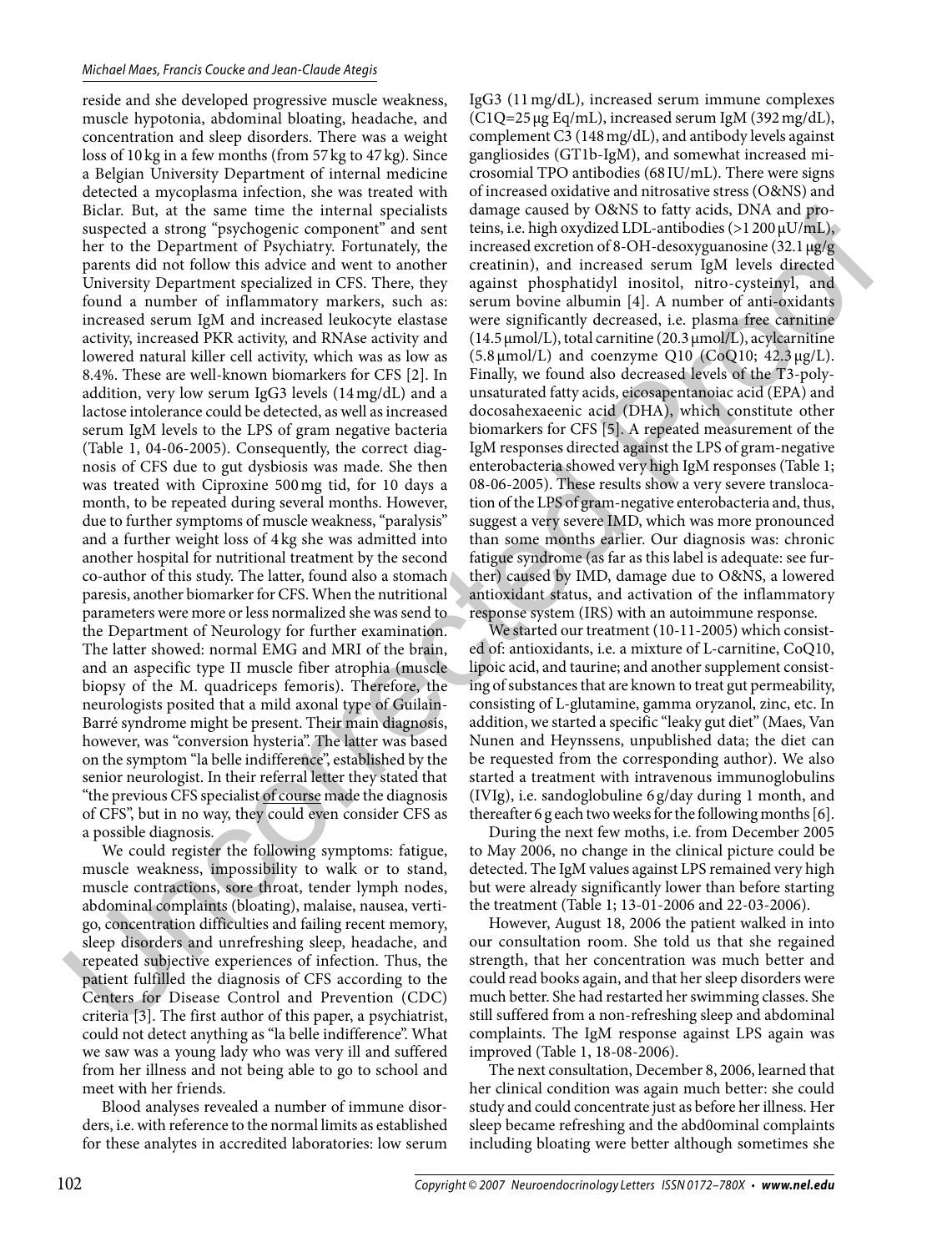had diarrhea and nausea. During one week she had suffered from sore throat and tender lymph nodes. The IgM responses to LPS were considerably attenuated (Table 1; 15-11-2006), indicating less severe IMD. Blood analyses showed that the immune complexes and serum IgM levels and other inflammatory markers had normalized. Also, plasma L-carnitine and CoQ10 levels and the urinary excretion of 8-OH-desoxyguanosine had normalized, although plasma oxidized LDL antibodies were still increased.

February 1, 2007 she told us that in January she had returned to school and took part in swimming and fitness classes. She ascertained that all her symptoms had disappeared and that she felt just as good as before her illness. We then stopped IVIg but continued the antioxidants and the leaky gut diet, although we had to motivate the patient to continue with it.

July 13, 2007 she was very proud to tell us that she finished the school year with a very good score (>80%). Table 1 (26-06-2007) shows that the IgM responses were normalized. By now – November, 2007 – all CFS symptoms are still in remission.

## **DISCUSSION**

This patient fulfilled the diagnostic symptomatic criteria for CFS [3], i.e. the patient had a severe chronic fatigue of longer than six months; and suffered from more than four symptoms, i.e. substantial impairment in short-term memory or concentration, sore throat, tender lymph nodes, muscle pain, headache of a new type, pattern or severity, unrefreshing sleep, and postexertional malaise lasting more than 24 hours. Although these diagnostic criteria are now well established, many specialists – neurology and internal medicine in this case report – still miss and dismiss this diagnosis. They rather conclude that patients with this medical disorder suffer – in accordance with Freud's non-scientific

theories – from "conversion symptoms with a strong psychogenic component", a symptom complex which could not be detected by the first author, a skilled psychiatrist. It is common practice in our Benelux countries that those patients then are referred to a psychiatrist to undergo the mainstream treatment for that condition, i.e. psychodynamic therapies. This means that patients with severe medical disorders are being treated as having a mental illness with "a nonsense treatment" that does not treat anything. Even worse, in Belgium, some doctors who treat CFS are prosecuted by the national health care insurances, e.g. by the Christian Mutualiteit (CM). In another Benelux country, the Netherlands, scientists and professors who work on psychoneuroimmune disorders in CFS are called quacks by an antiquack organization, which is officially supported by the Ministery of Health – since previous ministers or their deputies directly took part in this organization. Phrased differently, the Dutch Ministery of Health supports antiquacks to blame academicians of being quacks because they consider CFS (and other medical illnesses such as postnatal depression) as a medical disorder. The above are indeed organized attempts of the political world to try to eliminate the scientific view that CFS is a medical disorder. The official acceptance of the latter obviously would mean that the national health care systems are obliged to financially support those patients who now are considered hypochondriacs and, therefore, may easily be suspended from the national health care systems. normalized. Also, plasma L-candina con QOO levels in the proposition and the proposition of COO levels in the mean all the mean and point of the mean and the mean and the mean and the mean and the mean and the state of th

One of the above diagnostic criteria implies that the patient has to have a severe chronic fatigue of longer than six months while no other known medical condition could explain the CFS. However, using specific biomarkers, which we described above, a specific organic disorder may be observed, characterized by intracellular inflammation, O&NS and damage due to O&NS, and an increased translocation of the LPS of gram-negative bacteria and sometimes auto-immunity. This means

**Table 1.** Measurement of serum IgM against the LPS of 6 different gram negative bacteria during treatment with antioxidants, leaky gut diet and intravenous immunoglobulins. The treatment was started 11-10-2005.

| <b>Variables</b>       | 06-04-2005 | 08-06-2005 | 13-01-2006 | 22-03-2006 | 18-08-2006 | 15-11-2006 | 26-06-2007     |
|------------------------|------------|------------|------------|------------|------------|------------|----------------|
| <b>Hafnia Alvei</b>    | 3.9        | 12.8       | 6.8        | 7.6        | 7.5        | 5.6        | 1.8            |
| Pseudomonas Aeruginosa | 0.4        | 4.5        | 5.6        | 4.7        | 4.4        | 2.6        | 1.6            |
| Morganella Morganii    | 5.8        | 9.4        | 6.2        | 5.6        | 4.7        | 3.1        | 2.4            |
| Pseudomonas Putida     | 5.5        | 11.4       | 10.6       | 8.7        | 8.5        | 9.8        | 2.2            |
| Citrobacter Koseri     | 3.5        | 9.3        | 5.7        | 4.7        | 3.4        | 3.3        | $\overline{2}$ |
| Klebsiella Pneumoniae  | 1.8        | 16.2       | 7.1        | 6.8        | 4.3        | 2.2        | 2.2            |
| <b>Total sum</b>       | 20.9       | 63.6       | 42         | 38.1       | 32.8       | 26.6       | 12.2           |

The measurements are shown as standard deviations. The analyses are performed by means of an indirect ELISA method according to the methods outlined in [1]. Each serum sample was measured in duplicate and tested simultaneously with three standard solutions. Results are considered normal when <3.0 SD. The total sum gives an indication of the total "LPS translocation load", i.e. the mounted IgM-related response to the translocated LPS from the 6 different bacteria [1].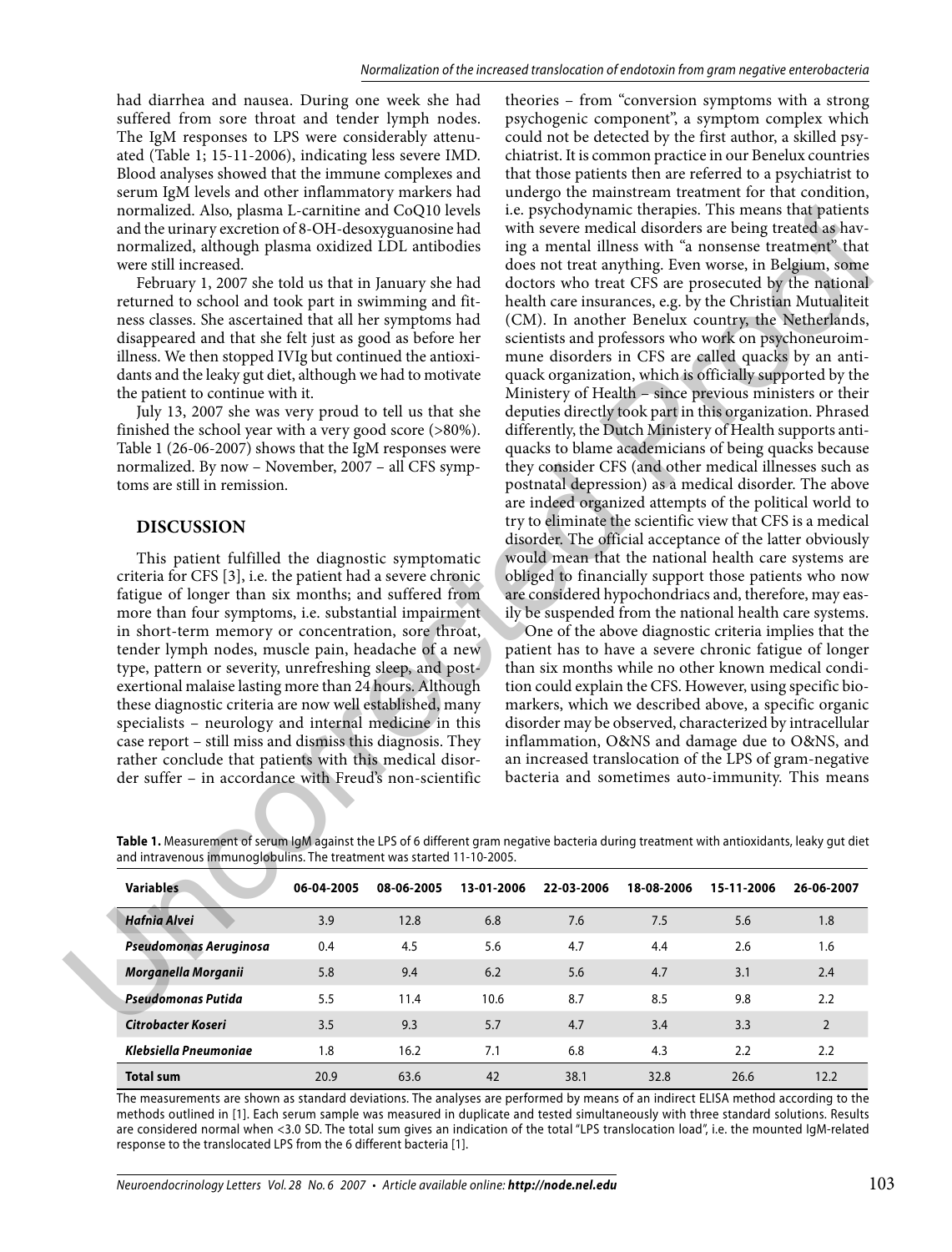that the diagnosis CFS according to the CDC criteria cannot be used when the known biomarkers described above are measured. Therefore, the diagnostic criteria should be adapted to meet the new findings that CFS has a specific organic pathophysiology.

There is now some evidence that CFS is accompanied by an activation of the IRS, including signs of poor cellular immunity; and by increased O&NS [review: 4,7,8]. Also, this patient showed signs of activation of the IRS, such as: increased serum IgM; immune complexes; complement C3; microsomial TPO antibodies; anti ganglioside GT1b IgM antibodies; leukocyte elastase activity, PKR activity, and RNAse activity and lowered natural killer cell activity. She also showed signs of O&NS and a lowered antioxidant status, such as increased oxydized LDL-antibodies; 8-OH-desoxyguanosine; and serum IgM levels directed against phosphatidyl inositol, nitrocysteinyl, and serum bovine albumin; and decreased plasma free L-carnitine; total carnitine; acylcarnitine and CoQ10.

As previously discussed by us, the different immune findings in CFS, e.g. activation of the IRS, intracellular inflammation, O&NS, autoimmunity, etc. may be related to the increased translocation of LPS of gram-negative bacteria [1]. Thus, the trigger factors of CFS, e.g. infections – in this case report a mycoplasma infection –, psychological stress, and physical exhaustion may have induced IRS activation and O&NS [1]. Inflammation may – through an increased production of interferongamma (IFNγ) and interleukin-6 (IL-6) - cause a loss of the epithelial barrier function [9–11]. This in turn may cause normally poorly invasive enterobacteria to exploit lipid raft-mediated transcytotic pathways to cross the intestinal epithelium, and these effects may precede cytokine-induced disruption of tight junctions [9–11]. This increased translocation of the LPS of enterobacteria may then mount an immune response against the LPS of gram-negative enterobacteria thereby aggravating preexisting inflammation and O&NS in CFS or – when primary – induce inflammation and consequently CFS. We have discussed previously, that different trigger factors, such as psychological stress, viral and bacterial infections, physical exhaustion and leaky gut, may cause induction of nuclear factor kappa beta (NFκβ), the major upstream, intracellular mechanism which regulates inflammatory and O&NS mediators [12], such as cyclo-oxygenase (COX-2) and inducible NO synthase (iNOS). Indeed, we found that the production of NFκβ, COX-2 and iNOS is significantly higher in patients with CFS than in normal controls [12,13]. The translocated LPS of the gram-negative enterobacteria may induce a) NFκβ, COX-2 and iNOS, and consequently, the IRS and O&NS; and b) TOLL-like receptors, which may activate the PKR pathway [14]. These mechanisms could explain the occurrence of IRS activation and the increased PKR activity in this patient. It is also known that systemic LPS causes chronic central neuroinflammation. Thus, systemic LPS results in rapid brain tumor necrosis factor-α by an activistical plane of the RS, including interesting of port cells including counterparts and the explaination of the space of the space of the space of the space of the space of the space of the space of the space o

(TNFα) increases, which remain elevated for 10 months, and activate brain microglia to produce chronically elevated pro-inflammatory factors [15]. It is well-known that a central neuroinflammation with increased production of pro-inflammatory cytokines, such as TNFα, is accompanied by the sickness behaviour complex [15]. This mechanism could also explain the sleep disorders, cognitive disorders, anorexia and frank weight loss in this patient. Moreover, increased gut permeability may also explain the occurrence of autoimmunity in CFS, such as against gangliosides, as found in this case report [1,17,18]. Enterobacteria may act as superantigens for T lymphocytes or may induce autoimmunity through a mechanism called molecular mimicry [19,20]. Indeed, these enterobacteria have antigenic sites very similar to those of neuronal tissue and its lipid structures. These antigens will go into various tissues and trigger inflammation and once autoantibodies are formed the inflammation may become more chronic. Similar causal mechanisms have been presented to occur in Guillain-Barré syndrome [17], a diagnosis which was considered by the neurologist in this case report, although he did not measure ganglioside antibodies. Thus, systemic LPS caused by an increased translocation not only induces peripheral inflammation and O&NS, but may also induce a longstanding central neuroinflammation and an autoimmune responses directed against neurons.

This patient also had an IgG3 subclass deficiency, a condition which is over-represented in patients with CFS (Maes et al. in preparation) and is related to recurrent infections, environmental allergies, and autoimmune responses [21,22]. Therefore, it may be hypothesized that the IgG3 subclass deficiency had increased the risk to develop CFS since it induces an increased propensity towards infections, IRS activation and autoimmune responses.

During the combined treatment with antioxidants, the "leaky gut diet", and IVIg, the translocation of LPS from gram negative bacteria decreased and normalized which was accompanied by an attenuation of most of the IRS and O&NS variables measured by us. There is now some evidence that specific antioxidants, e.g. glutamine [23], N-acetyl-cysteine [24], and zinc [25,26], show a significant efficacity in the treatment of increased gut permeability. Since our patient showed signs of O&NS and damage due to O&NS, such as lipid peroxidation, damage to DNA and proteins, and decreased antioxidant defences, we administered a specific antioxidant mixture based on L-carnitine, CoQ10, lipoic acid and taurine. These substances are known to: inhibit oxygen radical formation; help protect tissues from O&NS damage; protect mitochondria from oxidative damage; improve mitochondrial function; increase energy levels in the mitochondria through β-oxidation and, thus, function as mitochondrial nutrients; modulate immune function; and have cyto- and neuroprotective activities [27–30]. It is our expertise that – in order to restore IMD – the above antioxidants should be combined with a "leaky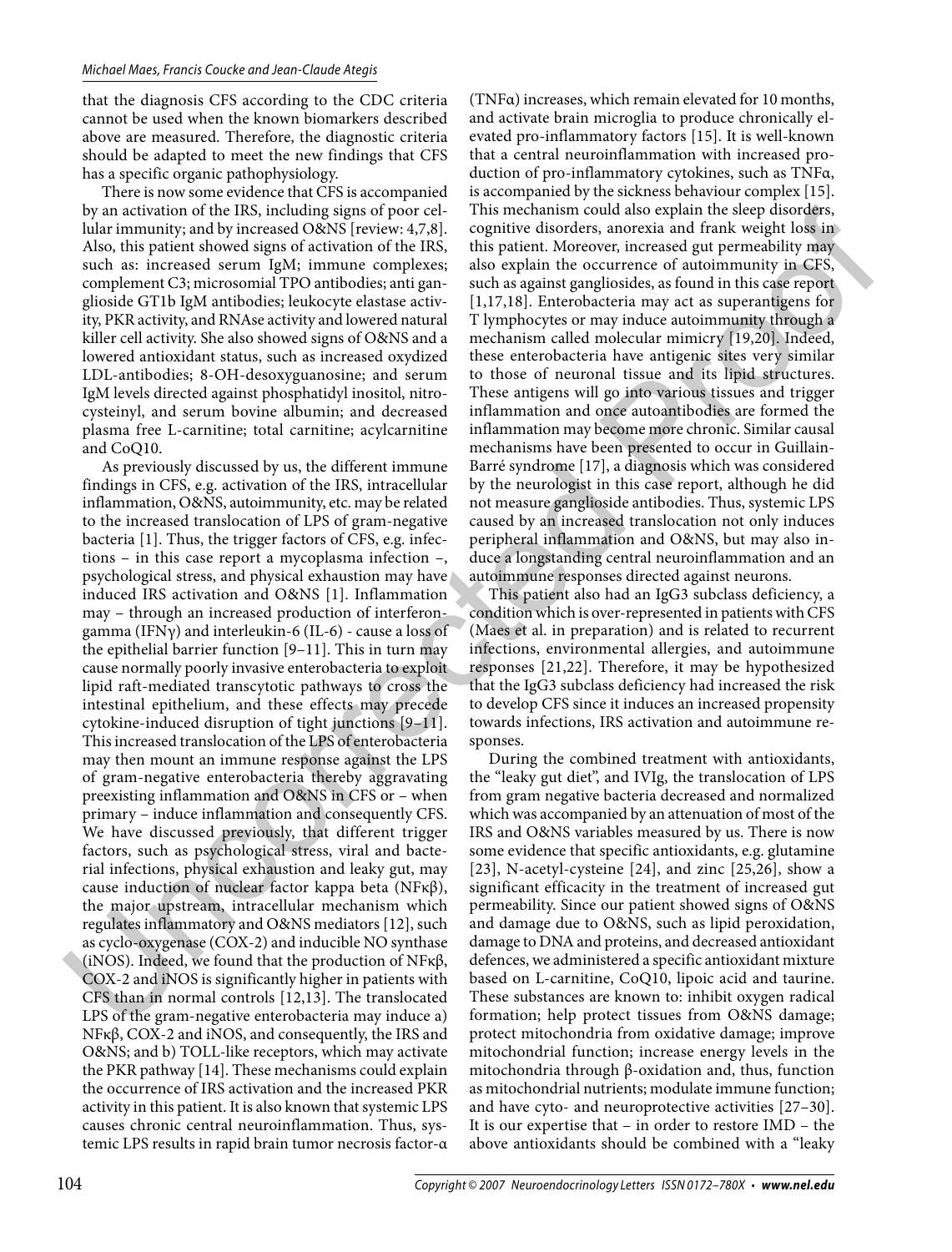gut diet" consisting of milk allergic, gluten-free and low-carb diet. The latter sometimes should be combined with an exclusion diet, based on the elimination of dietary allergens. This is comparable with rheumatoid arthritis patients who sometimes show leaky gut and may develop aggravation of the symptoms as a result of allergens in their diet [31]. In this respect, we should also point toward the finding of a lactose-intolerance in our patient.

Since our patient had also lowered IgG3 serum levels and signs of inflammatory and autoimmune reactions, we also started a treatment with IVIg. Indeed, IVIg have usually been administered for replacement therapy of humoral immunodeficiencies, including common variable hypogammaglobulinemia and IgG subclass deficiencies [32]. IVIg shows a significant efficacy in preventing respiratory symptoms and in treating recurrent bronchitis and asthma in hypogammaglobulinemic patients [32]. Moreover, IVIg are now also widely used as immunomodulators because of their efficacy in treating inflammatory and autoimmune disorders. The exact mechanism of action by which IVIg are of benefit in these immune disorders is only partly understood. There is now some evidence that IVIg may attenuate cytokine-induced NFκβ production; inflammation and the production of IFNγ and IL-6; may exhibit immunomodulatory effects on T-cell activation; modulate and promote the immune response; neutralize infectious agents; favour phagocytosis; and inhibit LPS-stimulated cytokine production [33–37]. Secondly, IVIg contain antiidiotypic antibodies against human autoantibodies, which may explain its efficacy in treating autoimmune disorders [38]. Last but not least, IVIg may decrease bacterial translocation beyond the mesenteric lymph nodes, i.e. IVIg protects the intestinal ecological equilibrium by decreasing bacteria overgrowth in the intestinal microflora; decreases the number of translocated bacteria; and prevents bacterial translocation spread [39]. Thus, IVIg may be useful to treat IMD because IVIg decrease bacterial translocation beyond the mesenteric lymph nodes; have anti-inflammatory effects; and attenuate the production of pro-inflammatory cytokines that may induce IMD, i.e. IFNγ and IL-6; neutralize microorganisms; favour phagocytosis; and inhibit LPS-stimulated cytokine production. The above working mechanisms may explain why our treatment with antioxidants, the "leaky gut diet" and IVIg is able to attenuate IRS activation, reverse O&NS and damage due to O&NS, and may decrease LPS translocation, which all together have lead to a normalization of the IMD after some months of treatment. of alternass in their data technique in photosophisms (alternass in the separation in the separation of a separation in the separation of a separation of a separation of a separation of a separation of a separation of a s

In conclusion, in this case report, we show that the normalization of the increased translocation of gramnegative enterobacteria – obtained with a specific diet, specific antioxidants and IVIg – is accompanied by an attenuation or normalization of IRS activation and O&NS and by a clinical remission.

## REFERENCES

- Maes M, Mihaylova I, Leunis JC. Increased serum IgA and IgM 1 against LPS of enterobacteria in chronic fatigue syndrome (CFS): indication for the involvement of gram-negative enterobacteria in the etiology of CFS and for the presence of an increased gutintestinal permeability. J Affect Disord 2007;99(1–3):237–240.
- Nijs J, De Meirleir K. Impairments of the 2-5A synthetase/RNase L pathway in chronic fatigue syndrome. In Vivo 2005;19(6):1013– 1021. 2
- Fukuda K, Straus SE, Hickie I, Sharpe MC, Dobbins JG, Komaroff A. The chronic fatigue syndrome: a comprehensive approach to its definition and study. International Chronic Fatigue Syndrome Study Group. Ann Intern Med 1994; 121(12): 953–959. 3
- Maes M, Mihaylova I, Leunis JC. Chronic fatigue syndrome is accompanied by an IgM-related immune response directed against neopitopes formed by oxidative or nitrosative damage to lipids and proteins. Neuro Endocrinol Lett 2006;27(5):615–621. 4
- Maes M, Mihaylova I, Leunis JC. In chronic fatigue syndrome, the decreased levels of omega-3 poly-unsaturated fatty acids are related to lowered serum zinc and defects in T cell activation. Neuro Endocrinol Lett 2005;26(6):745–751. 5
- 6 Kerr JR, Cunniffe VS, Kelleher P, Bernstein RM, Bruce IN. Successful intravenous immunoglobulin therapy in 3 cases of parvovirus B19-associated chronic fatigue syndrome. Clin Infect Dis 2003;36(9):e100–106.
- Mihaylova I, Deruyter M, Rummens JL, Bosmans E, Maes M. Decreased expression of CD69 in chronic fatigue syndrome in relation to inflammatory markers: evidence for a severe disorder in the early activation of T lymphocytes and natural killer cells. Neuro Endocrinol Lett 2007;28(4) [Epub ahead of print] 7
- Maes M, Mihaylova I, De Ruyter M. Decreased dehydroepiandrosterone sulfate but normal insulin like growth factor in chronic fatigue syndrome (CFS): relevance for the inflammatory response in CFS. Neuro Endocrinol Lett 2005;26(5):487–492. 8
- Clark E, Hoare C, Tanianis-Hughes J, Carlson GL, Warhurst G. Interferon gamma induces translocation of commensal Escherichia coli across gut epithelial cells via a lipid raft-mediated process. Gastroenterology 2005;128(5):1258–1267. 9
- 10 Chavez AM, Menconi MJ, Hodin RA, Fink MP. Cytokine-induced intestinal epithelial hyperpermeability: role of nitric oxide. Crit Care Med 1999;27(10):2246–2251.
- 11 Yang R, Han X, Uchiyama T, Watkins SK, Yaguchi A, Delude RL, Fink MP. IL-6 is essential for development of gut barrier dysfunction after hemorrhagic shock and resuscitation in mice. Am J Physiol Gastrointest Liver Physiol 2003;285(3): G621–629.
- 12 Maes M, Mihaylova I, Bosmans E. Not in the mind of neurasthenic lazybones but in the cell nucleus: patients with chronic fatigue syndrome have increased production of nuclear factor kappa beta. Neuro Endocrinol Lett 2007;28(4) [Epub ahead of print] PMID: 17693979 [PubMed – as supplied by publisher]
- 13 Maes M, Mihaylova I, Kubera M, Bosmans E. Not in the mind but in the cell: increased production of cyclo-oxygenase-2 and inducible NO synthase in chronic fatigue syndrome. Neuro Endocrinol Lett 2007;28(4) [Epub ahead of print] PMID: 17693978 [PubMed - as supplied by publisher]
- 14 Gusella GL, Musso T, Rottschafer SE, Pulkki K, Varesio L. Potential requirement of a functional double-stranded RNA-dependent protein kinase (PKR) for the tumoricidal activation of macrophages by lipopolysaccharide or IFN-alpha beta, but not IFN-gamma. J Immunol 1995;154(1):345–354.
- 15 Qin L, Wu X, Block ML, Liu Y, Breese GR, Hong JS, Knapp DJ, Crews FT. Systemic LPS causes chronic neuroinflammation and progressive neurodegeneration. Glia 2007;55(5):453–462.
- 16 Hubschle T, Mutze J, Muhlradt PF, Korte S, Gerstberger R, Roth J. Pyrexia, anorexia, adipsia, and depressed motor activity in rats during systemic inflammation induced by the Toll-like receptors-2 and -6 agonists MALP-2 and FSL-1. Am J Physiol Regul Integr Comp Physiol 2006;290(1):R180–7.
- 17 Godschalk PC, Heikema AP, Gilbert M, Komagamine T, Ang CW, Glerum J, Brochu D, Li J, Yuki N, Jacobs BC, van Belkum A, Endtz HP. The crucial role of Campylobacter jejuni genes in anti-ganglioside antibody induction in Guillain-Barre syndrome. J Clin Invest 2004;114(11): 1659–1665.